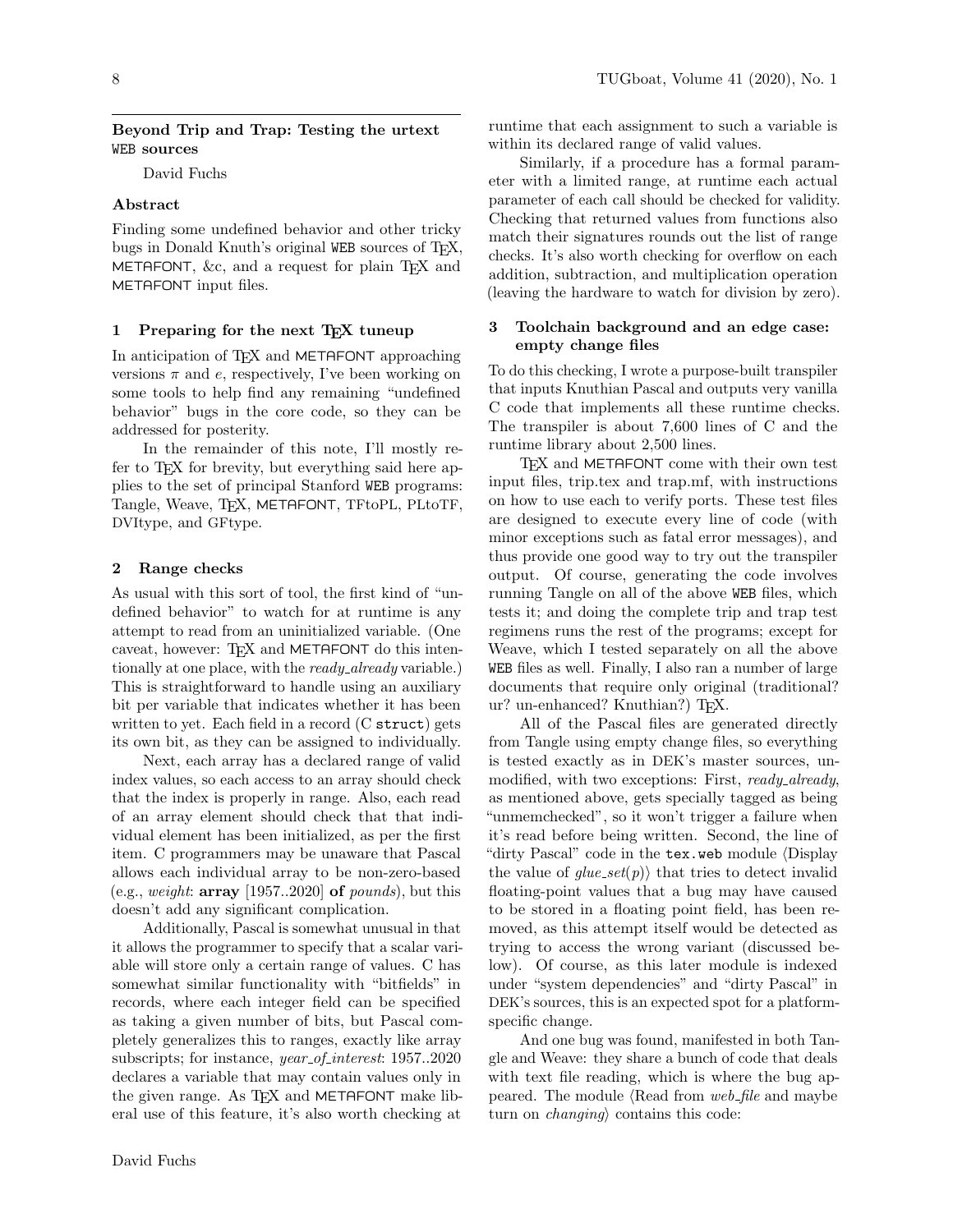. . .

else if limit = change limit then if buffer[0] = change buffer[0] then if change limit > 0 then check change; . . .

to see if the current line from the WEB file matches the first line after an @x in the change file. First it tests that the line lengths match, then that the first characters match, and only then does it go to all the expense of actually calling a function (check change) that sees if the lines fully match. (Computers used to be slow, so one could argue that this was a reasonable optimization, rather than paying the price of just calling check change every time.) The bug occurs when the change file is completely empty, in which case change buffer[0] is uninitialized when this code tries to read it. It's interesting to note that I would not have bumped into this bug if not for the fact that the transpiler handles DEK's code directly, and thus most of my change files are in fact empty.

However, rather to my dismay, in normal, nonundefined-behavior-checking-mode, no matter what junk might happen to be in *change\_buffer*[0], Tangle and Weave still operate properly (since *change\_limit*) will be zero in this case, so *check\_change* won't be called anyway). So no one will ever be affected by this bug, leaving the philosophical question as to whether it's actually a bug or not. A redeeming aspect is that to fix this quasi-bug, one can simply remove the middle line of the code shown! (Since, happily, lines\_dont\_match ultimately checks the first character as appropriate anyway.) This may be the first bug I've ever encountered where simply removing code fixes it. In fact, the if  $limit = change\_limit$  then check can be removed, too!

A few cases of fetching uninitialized variables were also detected in METAFONT. But in all these cases, the value fetched doesn't ever get looked at as METAFONT continues to execute. For the record: The procedure *recycle\_value* starts with

if  $t < dependent$  then  $v := value(p)$ 

and then uses v in some of the subsequent cases in its switch statement. It turns out that in some of the cases where v is not used,  $value(p)$  hadn't ever been assigned to. Note that the existing code tries to avoid the fetch when it's not going to use the value, but the condition  $t$ <dependent isn't correct. The other cases are in *copy\_path*, its mirror  $htap\_ypoc$ , and scan expression, all of which copy right/left  $x/y$ values, some of which may not have been previously written to (when the source record came from, say,  $new\_knot$ ). Again, these copied, uninitialized values are not subsequently used.

# 4 Variant records and homegrown memory management

Another potential case of "undefined behavior" concerns "variant records" (known as "unions" to C programmers). Every time a member field of a union is read from, we must check that the most recent write to that variable was to that same member. This is very important for T<sub>F</sub>X and METAFONT, as they make extensive use of variant records; see particularly the definition of *memory\_word*.

T<sub>EX</sub> and METAFONT never allocate dynamic memory or deal with pointers, so we needn't worry about checking pointer dereference validity. But they do their own form of memory management within the big mem array; see get\_node and free\_node for how a linked-list of free blocks is maintained. Note that this whole scheme uses indexes into the mem array as "pointers", so they can be stored in 2 bytes. (Or, for larger capacity TEXs, 4 bytes, which used to make it harder to explain why "real" pointers weren't used, but recently many platforms have switched to using 8-byte pointers exclusively, so T<sub>E</sub>X's 4-byte pseudo-pointers are again a space-saver.)

Of course, this approach to memory management is not typical. In addition to pointers being smaller, TEX implements a zero-overhead allocation scheme: as compared with most implementations of malloc in C libraries, where each allocated item takes 8 or more extra bytes of storage beyond what the caller requested, in TEX there are no extra bytes per allocation. Recall that TEX was developed on a machine with a data address space of only about half a megabyte, so it's a tight squeeze to fit in an entire macro package, hyphenation rules, font metrics, etc., while leaving enough room to store a whole page's worth of boxes and glue, etc. Every byte counted, and it's fair to say that things are packed to the gills (this can also be seen in Weave, which makes two passes over the input file rather than try to fit everything into memory).

As mentioned above, the mechanism for catching uninitialized variables involves keeping an extra bit of information per variable to indicate if it's "readable" or not. It's fairly straightforward to add another extra bit to control variables' "writable" status. Then, by augmenting the code in *get\_node* and *free\_node* to make special calls that turn the "writable" bits on and off, respectively, for the entire node being allocated or freed, access-after-free errors get caught automatically. Additionally, we can arrange by using a huge mem array that no freed slot is ever reused later as part a subsequent allocation, thereby ensuring that there's no chance of an illicit read ever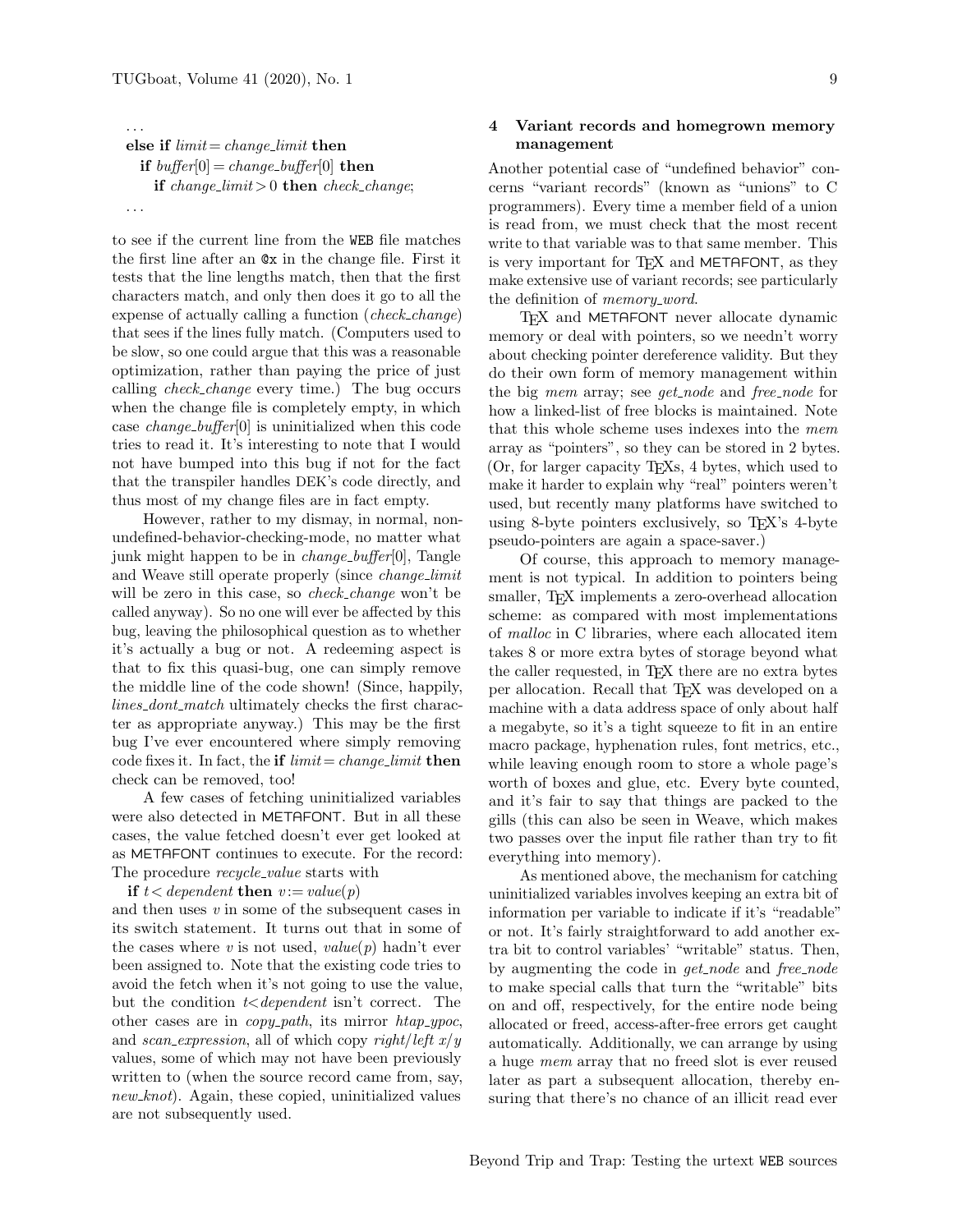getting lucky and going undetected. This requires about 200 lines in T<sub>E</sub>X's change file, including more specific safeties, such as setting the static glue specs zero-glue, fil-glue,  $\dots$ , fil-neg-glue to be not writable (and all tests of TEX were run with and without this change, just to be sure that no bugs get hidden by it; ditto for subsequent changes mentioned herein).

The entire suite of programs pass all these checks, as one might expect, given their robustness in the field. Also, if I recall correctly, in the 1980s there was an especially good Pascal compiler from DEC for their VAX/VMS systems that was able to detect these sorts of errors, and someone in the T<sub>E</sub>X user community reported a few bugs of this sort that it found.

But there's yet another, more subtle, type of problem left to consider. The issue with keeping track of which member of a union is "active" has already been mentioned. But T<sub>E</sub>X goes a step further, and re-uses members for different purposes in different contexts. For instance, the *in\_state\_record* is how TEX keeps track of the current line of input from a file, with member fields that tell where the line begins and ends, and where the next character to read is within those limits. But when the current input is instead from a macro, these same fields get used to now keep track of the start of the macro's token list, and where along the way the next token is to be fetched from, etc. Some of the fields are given new names with a simple WEB macro that redirects to the old name; other fields just get reused with the same name (such as start, which is a fine name to indicate either the start of a token list or start of a line, even though in one case it's a pointer into mem, and in the other an index into the input buffer of characters). But either way, how do we make sure that a value stored with one meaning isn't attempted to be interpreted with the other meaning?

The answer is to manually introduce new member fields in separate variants to distinguish the two contexts, thus reducing the problem to one that's already been addressed. This takes some manual labor to examine every use of each symbol, and assign it to one of the two variants, but it's not too onerous, resulting in fewer than 200 lines in the change file.

Quite a bit more extreme are the *memory\_words* in mem; they have more than three dozen different possible interpretations: height, width, depth, glue stretch, glue shrink, penalty, etc., etc. The interesting twist here is that multiple node types share various fields under a common name and offset; both boxes and rules have width, height, and depth, but only a box has a *shift\_amount*; and a kern also has a width, but no height or depth. The trick here is to put each of these field types into its own variant in

memory\_word, so they get checked individually. So the width of a box is the same sort of thing as the width of a rule, but different than the other sorts of things that other node types have at offset 1.

While separating out all the different uses of memory word, we get an additional opportunity for checking ranges. For example, consider T<sub>F</sub>X's "delimiter fields", which hold family and character values. These normally get stored in byte-sized fields in a memory\_word record, but the fam is always supposed to be in the range 0..15. So, the newly introduced variant can actually specify that its fam field is of this range type, with the result that all the checking logic will get kicked off by the transpiler. TEX has other similar cases, including some where the permissible values are more like an enumeration, and are in fact turned into one; for instance the *stretch\_order* and shrink order fields of a glue specification take values of the enumerated type *glue\_ord*.

Quite a bit of manual effort was involved with this set of alterations, requiring over 1100 lines in TEX's change file, but with satisfactory results.

## 5 An edgier case: unbalanced braces at end of file

And, again, all this additional checking finds a bug, this time in TEX. It's in the use of the input state  $(discussed above)$ . If the module  $\langle Input\ the\ next\ line$ of read-file  $|m\rangle$  encounters an end-of-file at a time when braces haven't been balanced, a call to the error reporting routine is made. But this happens before the formalities of setting up the input state to properly represent the input line have happened. So, an uninitialized field of the *in\_state\_record* gets read, leading to the failure.

In fact, the Trip test hits this very situation (not surprisingly, since it attempts to hit every line of code in TEX, including each error message). It was never noticed because of a happy coincidence in which the junk values happen to produce a reasonable result, and T<sub>E</sub>X continues uninjured. Results could be more disastrous with non-Trip inputs. The same bug can occur with the fatal error "\*\*\* (cannot \read from terminal in nonstop modes)" occurs, but that's even more of an edge case, and isn't tested for (as all fatal errors are not).

 $\diamondsuit$  In particular, (Input and store tokens from the next line of the file hasn't yet fallen through to the code that sets loc and limit when the error call happens. When *error* does (Pseudoprint the line). we're in trouble, since it thinks that *loc* and *limit* tell where the contents of the problematic line are.

 $\Diamond$  When a non-checking T<sub>EX</sub> gets to line 415 of trip.tex, where the "File ended within **\read**" case is